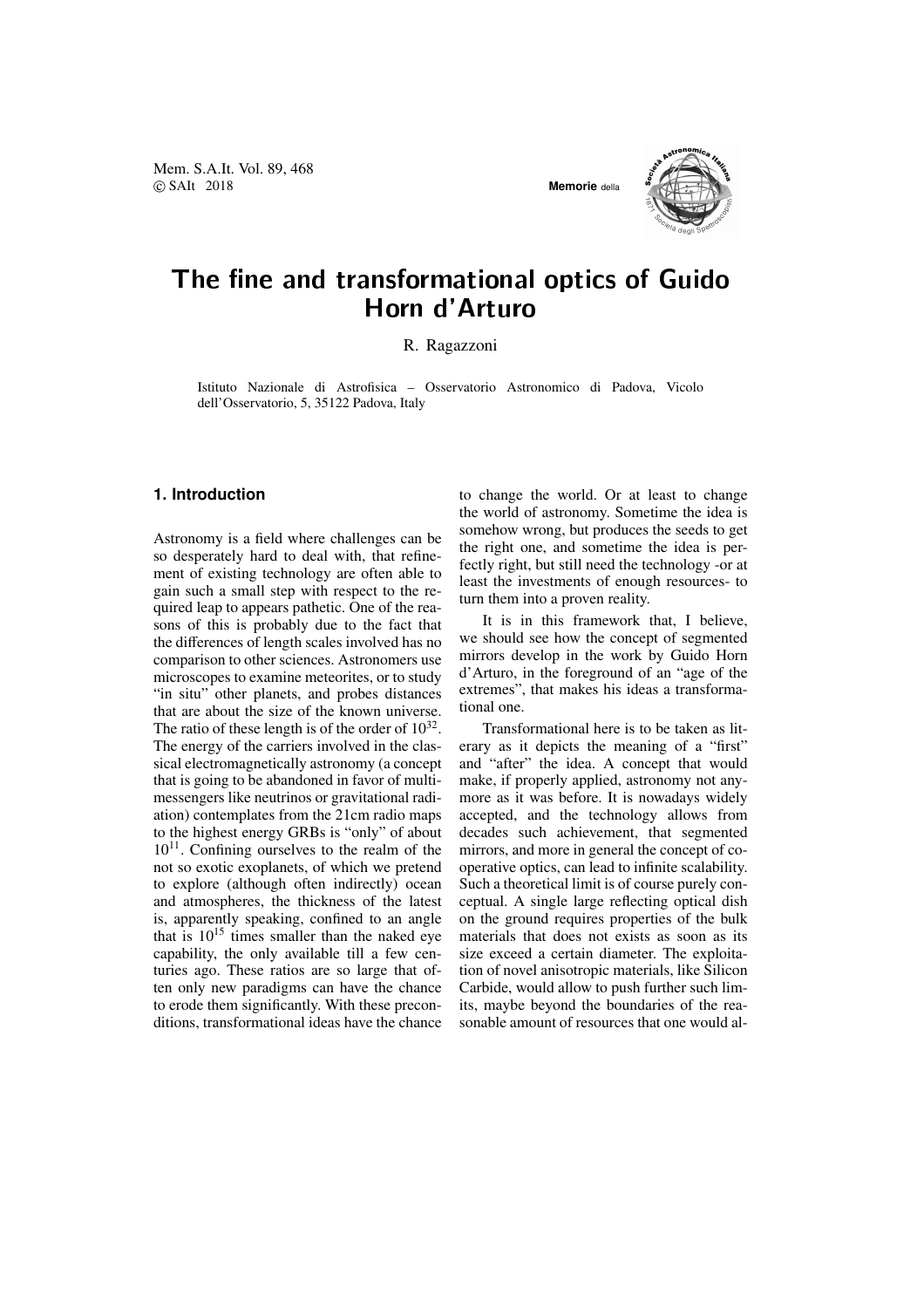low to spend for studying the heavens, but still a limit would exists.

Heading back to the time when Guido Horn d'Arturo developed several concepts, including the segmented apertures, one should try to embark in the zeitgeist of the time, at least in the fied of astronomical instrumentation, in order to get a better insight on the relevance of his work.

Surely in the first half of the  $20<sup>th</sup>$  century, and probably till the Labeyrie' speckles concepts, well before space telescopes or adaptive optics make their signature in the telescopes development, a "large" telescope only means a large collecting area. This is such an interesting fact (and hard to accept in current days) that we should elaborate further on this in a few lines. Before the image formation theory reached its refinement the magnification was considered a key parameter (and interesting to note this is still persisting in large area of common belief among non professionals) making the manufacturing of extremely long focal length telescopes a driving factor. The realization that extremely large magnifications make an illusory augmentation of the details recoverable on the image plane made clear that the potential resolution is only given by the telescope diameter. This is true for a perfect telescope that is not observing through a turbulent media. Ground based observatory can maybe fall in the first category but surely not in the second one. And it took further decades to reach a comparable degree of knowledge. The Fried parameter has been introduced more or less at the time when Guido Horn d'Arturo left this world, and surely much later than when he produced the stream of ideas related to segmented or cooperating optics. The concept of seeing was known, of course, but basically there was general consensus that for any realistically large professional telescope, resolution was dominated by our beloved atmosphere rather than to the effectiveness of the optical quality in the astronomical instrumentation. This paradigm would be briken, as mentioned earlier, only decades later than the Guido Horn d'Arturo times and it is just mentioned passing by that in X-ray astronomy we live together exactly the same condition, where the telescope image resolution is

not being dominated by the famous  $\lambda/D$  ratio. Finally, let me remind that numerical optimization was way before to come, and engineers and scientists were used to solve problems with graphical or mechanical (we would today name them "analog" in contrast to digital) tools.

While this preamble is boring, I believe it is essential to define the framework where the work of Guido Horn d'Arturo deployed, and also to understand why it has been subsequently forgotten just to be re-invented at a time when the technology and the knowledge of the image formation through our atmosphere developed substantially.

A contributing factor for such an anomaly, it must be pointed out, it is represented by the fact that Guido Horn d'Arturo didn't publish in English language basically all of his works on astronomical instrumentation. While some of these, especially toward the last part of his admirable career, are mostly of descriptive nature, several are very sophisticated pieces of high order description of the image formation with, occasionally, new graphical techniques to solve high-degree polynomial equations. Although it is highly speculative this could have roots on the perception of the time toward engineering vs. scientific approaches, vaguely reminding the two cultures issues, later depicted by C.P. Snow, if not belonging to the Italian school system that, based upon a reform dating back in 1923, distinguish, basically placing on a lower grade on a scale of social relevance, practicalities from the knowledge.

Focusing on the pure optical side of the Guido Horn d'Arturo works, the adoption of cooperating optics, taking places in segments mimicking a common optical surface, is central in most of the Guido Horn d'Arturo production. In principle, the ideal manufacturing of an optical surface through perfectly built and aligned segments of various nature and shape (and in this we can easily spot an evolution from pieces of coronas to hexagonal segments, an ante litteram edition of the optimization process that is nowadays widely accepted) does not necessarily require the introduction of novel concepts in optics, especially if, as it is in the case of Guido Horn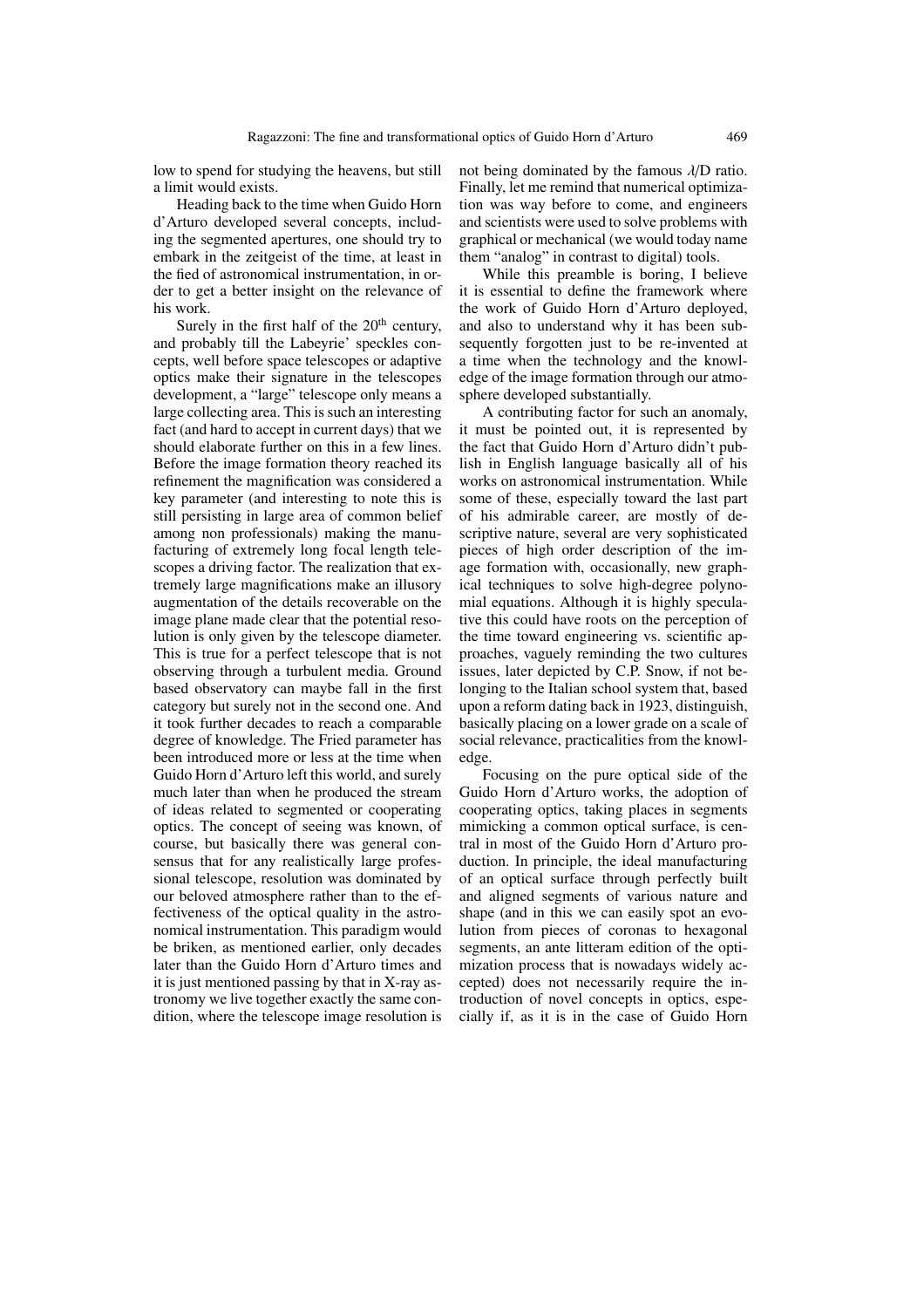d'Arturo, confined to the ray-tracing approximation. In a real world, however, errors in the manufacturing and co-alignment of the various pieces compounding a conventional Newton, Cassegrain or Schwarzschild telescope, would play a role that has to be treated in the proper manner. We can clearly trace three approaches in the remarkable series of papers we have from Guido Horn d'Arturo, not necessarily uncontaminated between each other, that one can outline in the following:

i) Guido Horn d'Arturo realize that, with the electromechanical means available at the time, and within the framework of building a cheap telescope with the size of the largest available at his own epoch, the only viable way is the one to build some zenith fixed, transit telescopes; he will conceive the concept of having several of these devices scattered along different latitudes, and will identify specific location whose natural conformations, like caves, would naturally allow to deploy these kind of telescopes;

ii) Guido Horn d'Arturo recognize that the various segments will suffer from manufacturing error such that, for instance, they will not exhibits a common focal length. Further to budget such non conformance parameterizing to the overall aimed optical quality, ways to propagate them into different deterioration of the performance are sorted out, like balancing between lowering the overall optical quality or accepting a degradation toward the edge of the Field of View;

iii) Finally, ways to operationally co-align these kinds of segments in a proper fashion are described. It is interesting that, while this is usually treated in a very academic formal manner, one can always read behind the lines actual means to practically operate on the several screws supporting the segments, in order to make the whole set of optical segments to act in a cooperative manner.

In these approaches one can see predecessors of the modern approaches used to align large telescopes nowadays, and in the way the off-axis optics are corrected when dealing with fixed zenith telescopes, as depicted for the large liquid rotating mirrors proposed by Borra and collaborators more than half a century later.

In all these fine descriptions the pure geometrical approximation is always used. Within the seeing-limited regime where Guido Horn d'Arturo spawn in the realm of astronomical instrumentation this approach is fully justified as the Airy disk size, for the diameters considered, is negligible. The incorporation of physical optics appears finally for the first time in 1957 where the Babinet's principle (although without mentioning it explicitly) is used. In this work the description of the point spread function of an hexagonal segmented mirror with the six spikes around the central core is properly described, while, however, the problem that today would be listed as co-phasing is not even vaguely recognized. While this is routinely implemented in large astronomical telescopes is by no means implemented in Cherenkov collectors, where, however, the overall optical quality is worse by at least an order of magnitude of the limits imposed by the atmospheric turbulence.

In this period, apparently Guido Horn d'Arturo understand of the Michelson interferometry applied to a telescope in order to measure binary stars and immediately figure out a minimalistic version with just two segments located far away. Without taking into account the co-phasing problem fringes will unliekely be visibile and, furthermore, in case the segments could be located "as far as one wish" the fringes would wash-out, diluted into the large central portion of the Airy disk of a single segment. But these last findings occours when our hero is 87 years old and within short time will leave our world, with its envelope of turbulent atmosphere that justify the approach he follow just 30 years (and a world war) before.

I would like to finally add a short personal note. I had the lucky opportunity, when much younger, and when astronomical instrumentation was a passion fueled by amateur astronomy aim rather than a professional duty, to chat with Ferdinando Caliumi, one of the technician that worked with Guido Horn d'Arturo aligning manually the segments in the tower at the Bologna's specola. And I spent nights when the weather were not allowing to open the dome of the Asiago Astrophysical telescopes carefully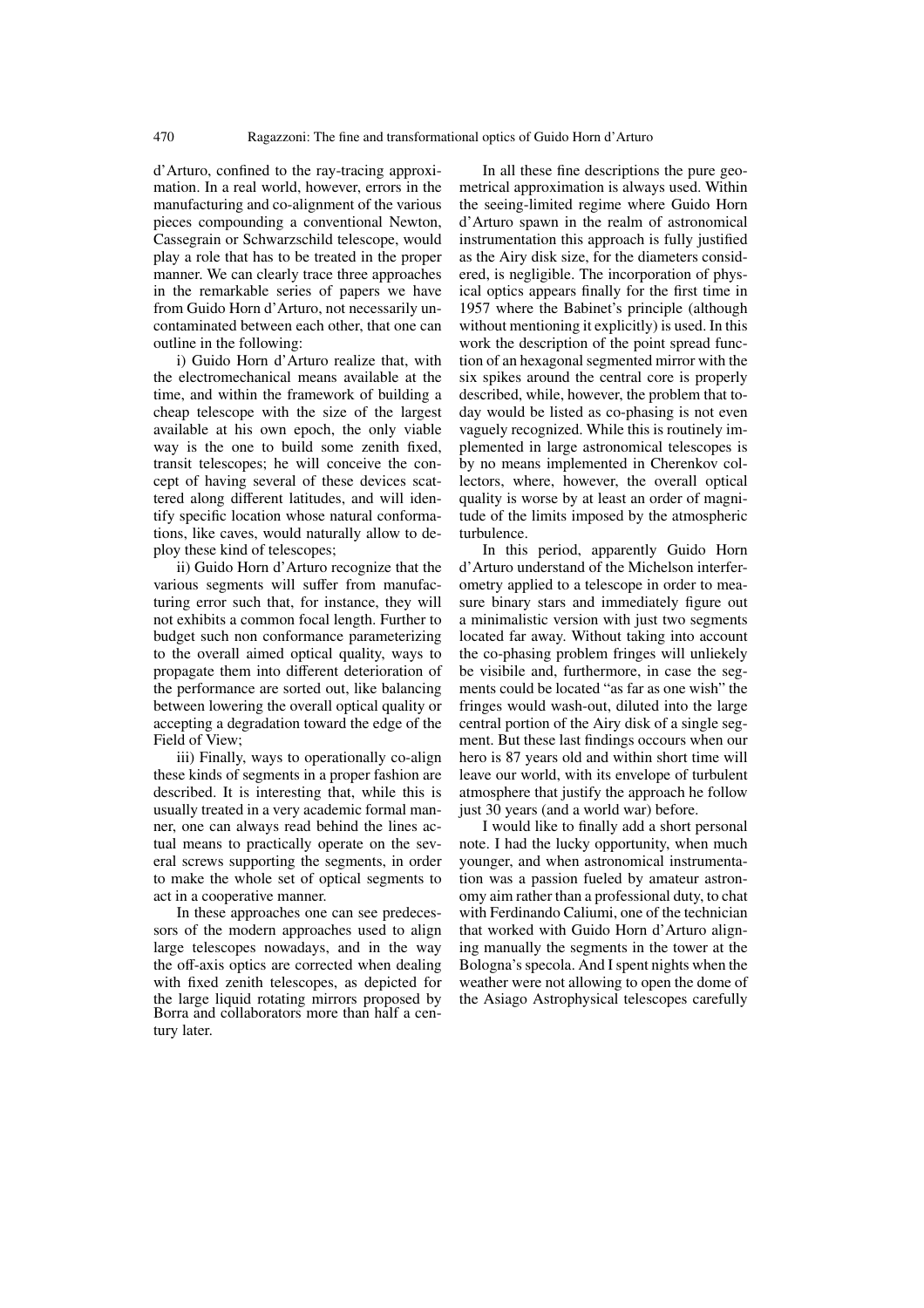

Fig. 1. Different epochs, different telescopes, with in common the same principle for their optical alignment. Guido Horn d'Arturo, in 1937, describe the behavior of starlight isolated through a screen with a circular hole mounted on a mechanism that allow it to explore a circular portion (the red circle) of the telescope optics coaxial to the symmetry line. Seventy years later a laser beam materialize in the same manner a similar circle in order to get the proper misalignment information on two among the most important telescopes (LBT and VST) belonging to a community, the Italian one, for which Guido Horn d'Arturo fight during WWI just one century away.

reading the vast and imaginative literature of Guido Horn d'Arturo in the local library. There was not piexoelectric precision actuators, neither electronic sensors or digital means of closing the loop between the aberrated optical image and the position of the segmented optics. There was rarely, in the Guido Horn d'Arturo papers, the willing to invest the amount of resources that more than half a century later people would invest into the Keck telescopes and their successors. More easily, he described approaches to make a country like the Italy after WWII, able to compete with smart and cheap approaches to the same kind of apertures deployed by much powerful country using the brute force of building large and expensive optics. I like to see the curious approach to avoid to write in English all these kinds of superb, visionary and transformational ideas in order to give to the Italian astronomical community that sort of advantage over their foreign collegues. A subtle way to give the opportunity to the country for which he risked his own life to ransom the names of Galileo, Secchi, of him and our "fathers".